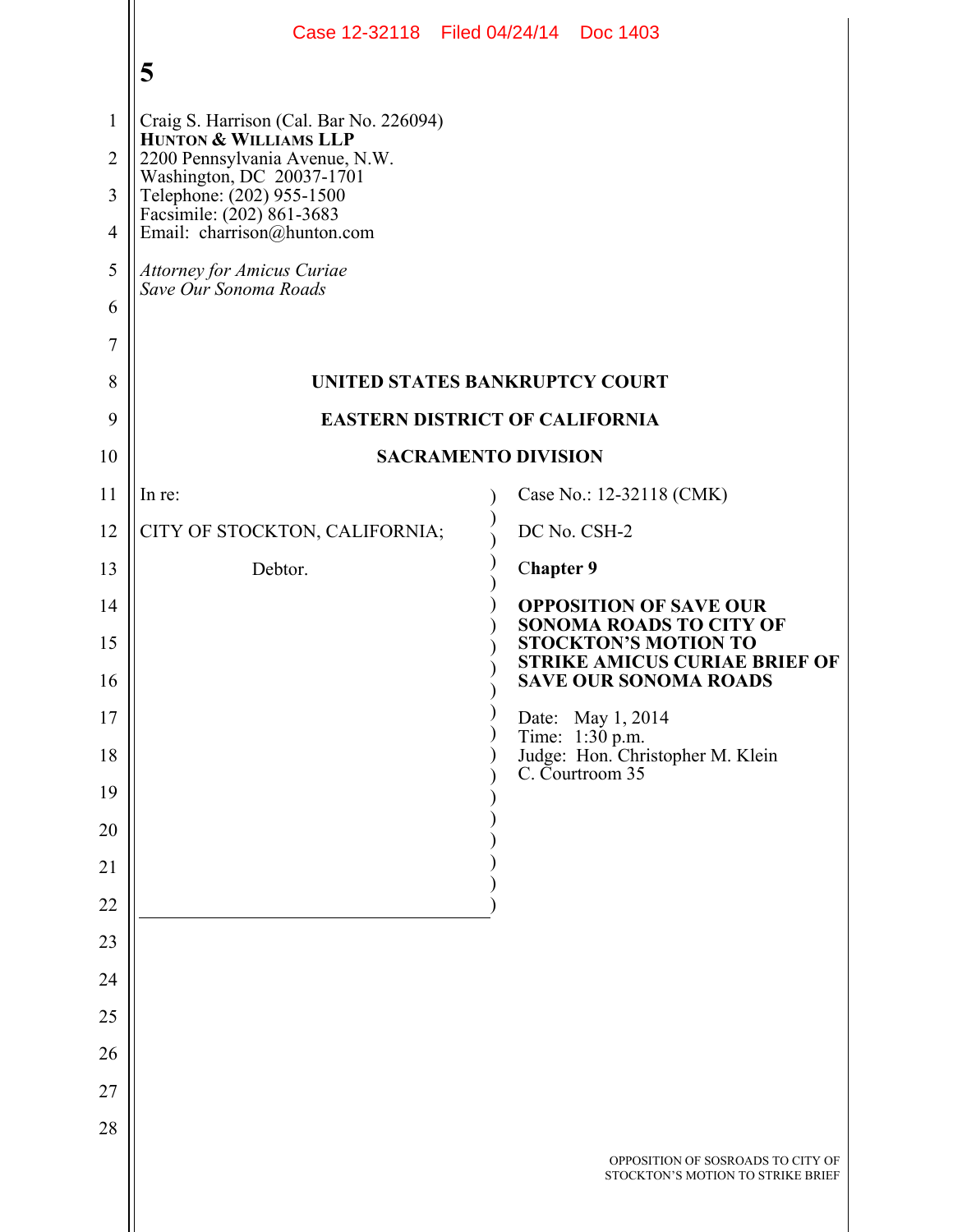1

2

3

4

5

6

7

8

9

10

11

12

13

14

15

16

17

28

Save Our Sonoma Roads ("SOSroads") opposes the City of Stockton's ("Stockton") motion to strike the brief of SOSroads as Amicus Curiae in Support of Franklin High Yield Tax Free Income Fund and Franklin California High Yield Municipal Fund's (hereinafter "Franklin Funds") Objection Regarding the Confirmation of the First Amended Plan for the Adjustment of Debts of City of Stockton, California (November 15, 2013) (ECF No.1352). Stockton contends that the amicus brief was filed late<sup>1</sup> or improperly<sup>2</sup> and mostly avoids addressing its substance.

While Stockton seems to urge that this case be decided in a vacuum, it is related to similar insolvency problems throughout California and this nation. The municipal bankruptcies in San Bernardino, Detroit and Vallejo are subjects of intense national press scrutiny and commentary because they raise the most fundamental issues of local governance in our time. As noted in the amicus brief, Warren Buffet, the wisest investor of our time, warns that many public entities have promised pensions that they cannot afford. Just this month a commission found that "the biggest threat to the long-term fiscal stability of [Los Angeles is] the crushing cost of pensions and worker benefits.<sup>33</sup> While Stockton essentially decries the amicus brief as a waste of judicial resources, the best means of conserving

18 19 20 21 22 23 1 There are no amicus brief deadlines in either the federal or local bankruptcy rules or the Order Governing the Disclosure and Use of Discovery Information and Scheduling Dates Related to the Trial in the Adversary Proceeding and Any Evidentiary Hearing Regarding Confirmation of Proposed Plan of Adjustment (ECF No. 1224). SOSroads filed its brief March 31, 2014 (ECF No. 1302) which supports Franklin Funds' objections which were filed on February 26, 2014 (ECF No. 1273) and March 26, 2014 (ECF Nos. 1292-1297). The amicus brief could not reasonably have been filed before March 26, 2014. Trial commences six weeks after March 31, 2014 and Stockton can file a brief on April 28, 2014. Stockton cannot credibly argue that it has been prejudiced by the timing of the amicus brief.

24 25 <sup>2</sup> SOSroads concedes that amicus briefs are rarely filed in this court. It filed its amicus brief without a motion, which is procedurally identical to the amicus brief field in this court by the National Federation of Municipal Analysts in *In re City of Vallejo*, *California*, Case No. 08-26813 on September 8, 2010 (ECF No. 787).

26 27 <sup>3</sup> Adam Nagourney, *Report Finds Los Angeles at Risk of Decline* NEW YORK TIMES (Apr. 9, 2014), *available at* http://www.nytimes.com/2014/04/10/us/report-finds-a-los-angeles-in-decline.html? r=0

> OPPOSITION OF SOSROADS TO CITY OF STOCKTON'S MOTION TO STRIKE BRIEF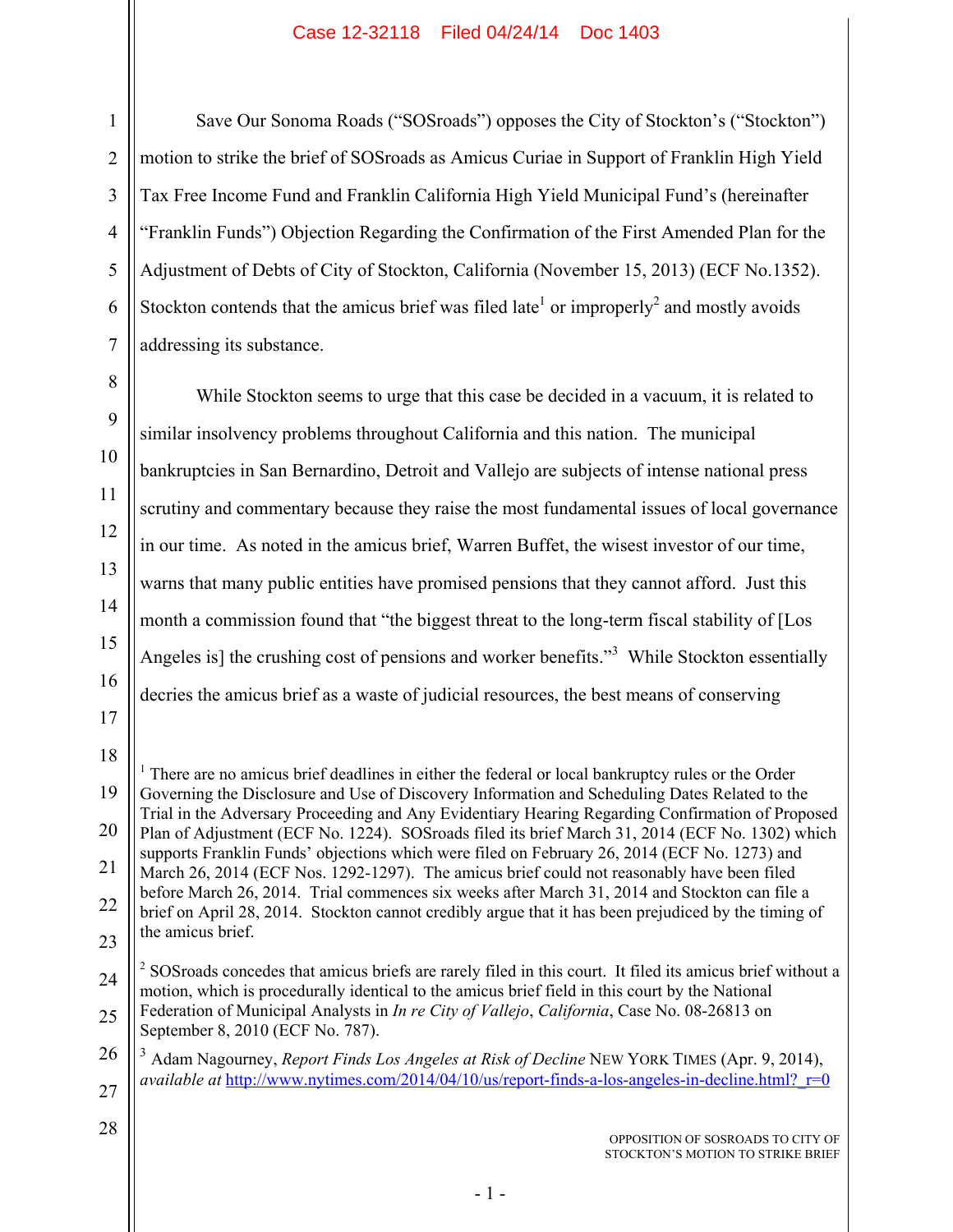2 3 4 5 judicial resources would be to avoid the avalanche of additional municipal bankruptcies that will have to be adjudicated if this court fails to squarely address the public pension issue. If pensions cannot be impaired in a bankruptcy proceeding the ability of many local governments to function will be called into question. This court may soon have a second opportunity to resolve the pension issue that it avoided in *City of Vallejo*. 4

1

6 7 8 9 10 11 12 13 14 15 16 17 18 19 20 21 22 23 24 25 26 27 28 OPPOSITION OF SOSROADS TO CITY OF STOCKTON'S MOTION TO STRIKE BRIEF Any court has broad discretion to entertain the perspective of an amicus brief. The Ninth Circuit allows an amicus to participate in an appeal where a "unique perspective" is offered. *In re Heath*, 331 B.R. 424, 430 (B.A.P. 9th Cir. 2005). In the Seventh Circuit "[a]n amicus brief should normally be allowed . . . when the amicus has unique information or perspective that can help the court beyond the help that the lawyers for the parties are unable to provide." *Ryan v. Commodity Futures Trading Comm'n*, 125 F.3d 1062, 1063 (7th Cir. 1997). Then-Judge Alito, acting as a single judge on a motion to file an amicus brief, ruled that an amicus need only show "(a) an adequate interest, (b) desirability, and (c) relevance." *Neonatology Assocs., P.A. v. Comm'r of Internal Revenue,* 293 F.3d 128, 131 (3d Cir. 2002). He emphasized that an amicus may provide important assistance to the court. Some amicus briefs collect background or factual references that merit judicial notice. Some friends of the court are entities with particular expertise not possessed by any party to the case. Others argue points deemed too far-reaching for emphasis by a party intent on winning a particular case. Still others explain the impact a potential holding might have on an industry or other group. *Id.* at 132 (internal quotation marks omitted).<sup>5</sup> This court has ample discretion to entertain the perspective of SOSroads. <sup>4</sup> Moody's Investors Service, Bankrupt California cities face steep climb to solvency without pension relief (Feb. 20, 2014), *available at* https://www.moodys.com/research/Moodys-Bankrupt-Californiacities-face-steep-climb-to-solvency-without-PR\_293349# <sup>5</sup> *See also Toussaint v. McCarthy*, 801 F.2d 1080, 1106 n.27 (9th Cir. 1986), *rev'd on other grounds*, *Sandin v. Conner*, 515 U.S. 472 (1995) (ruling that "[j]ustice would not be served by ignoring the amicis' arguments.").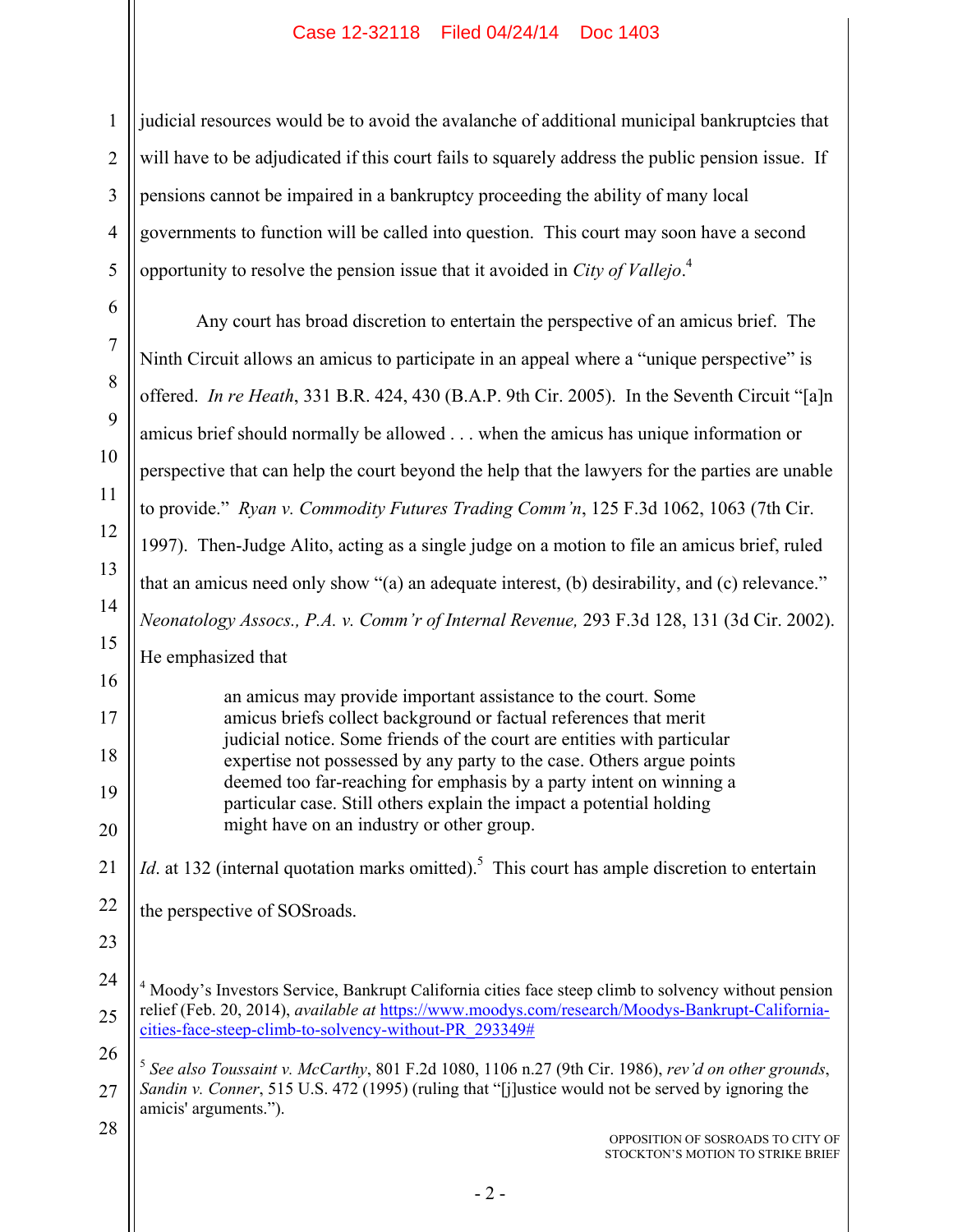SOSroads respectfully submits that it brings to the court a unique perspective and information that can be of assistance. The implications of the impairment issue are enormous. They are exemplified by the situation in Sonoma County where as much as 84 percent of the county road system is in such disrepair that much of it may deteriorate to gravel or dirt. SOSroads brings to the attention of this court the real world effects on a county that is failing to maintain the vast majority of its infrastructure because of out-ofcontrol pension liabilities. Sonoma County is a poster child for service delivery insolvency.

SOSroads is sympathetic to public employees who wish to be treated with dignity and respect and want their employers to honor the promises made to them. SOSroads believes that the 99 percent of residents in a jurisdiction who are not local government employees deserve similar consideration. Sonoma County is breaking its promises to all residents by failing to maintain its road system, and the amicus brief explains that the infrastructure began declining at the time when the county began to make unsustainable pension promises. Those obligations have grown from \$24 million in 2001 to \$122 million in 2012 and are projected to be \$209 million in 2020.<sup>6</sup>

These problems are not just a litany of numbers. One member of SOSroads suffered excruciating pain when she had broken her leg and an ambulance had to navigate a 200 yard section of dirt road en route to the hospital.<sup>7</sup> An ambulance bearing another member took twice as long to get to the hospital when an ambulance avoided a section of dirt road. These difficulties are destined to get worse. As the roads continue to deteriorate the response time will increase for medical assistance, fire crews and sheriffs because emergency vehicles can travel much more slowly on dirt and gravel than paved roads. The longer response times can contribute to the death of a heart attack victim who might have lived, the unnecessary

- <sup>6</sup> New Sonoma's Financial Analysis of the County's Pension Crisis at 7 (Feb. 2014) (chart titled Growth of County and Employee Contributions), *available at* http://newsonoma.org
- 26 27 7 Letter from Ken and Karen Adelson to Sonoma County Board of Supervisors (Oct. 29, 2011) (excerpt), *available at* http://sosroads.org/index.php/sos-roads-announcements/letters
- 28

1

2

3

4

5

6

7

8

9

10

11

12

13

14

15

16

17

18

19

20

21

22

23

24

25

OPPOSITION OF SOSROADS TO CITY OF STOCKTON'S MOTION TO STRIKE BRIEF